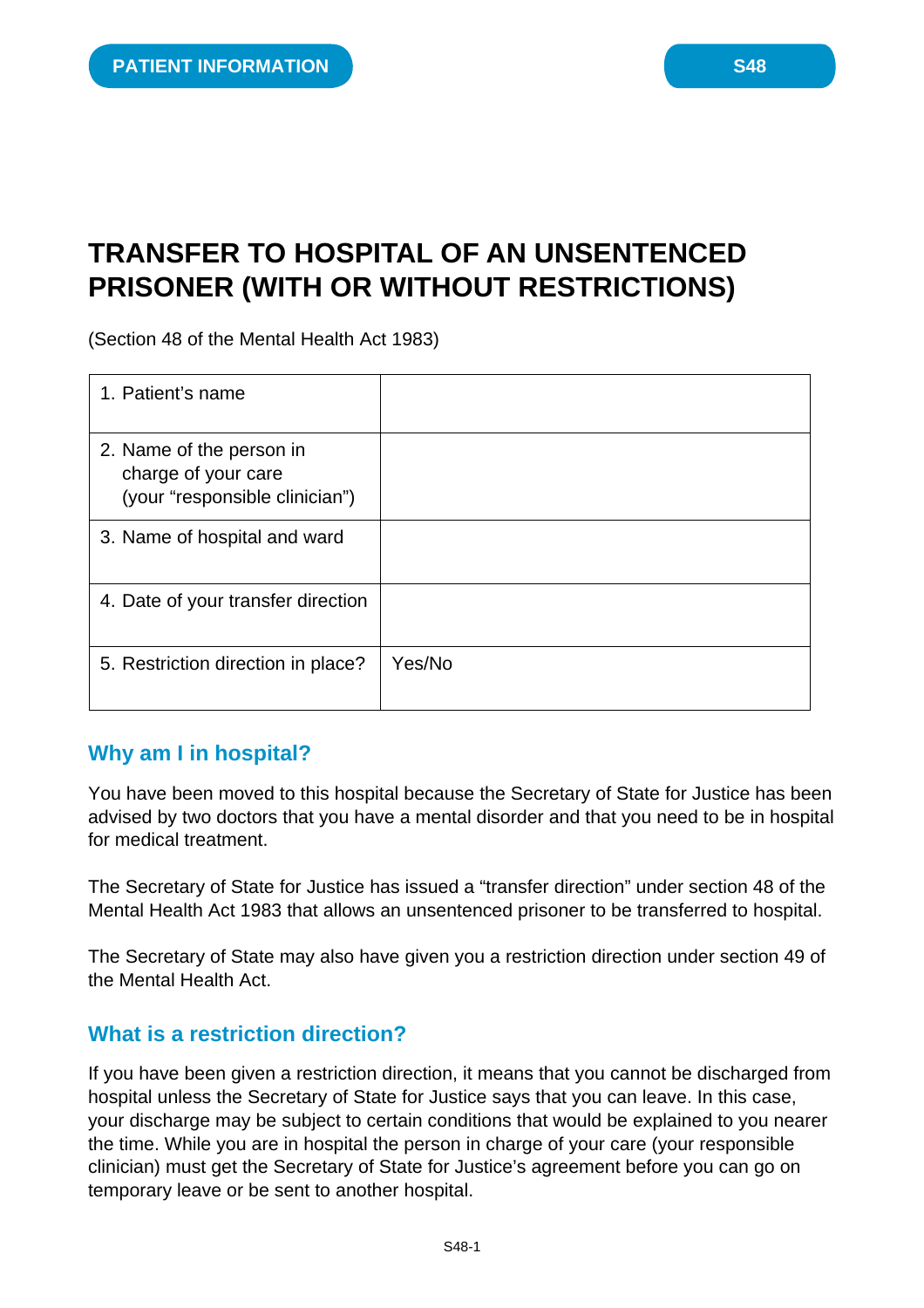### **How long will I be here?**

You will be kept in hospital until your transfer direction ends.

If you have been transferred here **after being remanded by a Magistrates' Court**:

you will be kept in hospital until your period of remand ends, unless you are sent to the Crown Court for trial *or* you are remanded again by the Magistrates' Court (in which case you will stay in hospital). The Magistrates' Court can also order the transfer direction to end if your responsible clinician says that you no longer need medical treatment for a mental disorder in hospital. You would then return to prison, unless the court decides to release you on bail.

If you have been transferred here **as a civil prisoner or under immigration laws**:

you will be kept in hospital until the date when you would have been released from prison or removed from the detention centre, unless your responsible clinician says you no longer need treatment. If you have been given a restriction direction and your responsible clinician says that you no longer need treatment, you will be returned to prison or a detention centre.

#### **In other cases:**

you will be kept in hospital until your responsible clinician says you no longer need treatment or until your case has been decided by the court. If your responsible clinician says you no longer need treatment you will be returned to prison, unless the court decides to release you on bail.

### **Can I be kept in hospital after the transfer direction ends?**

It is possible that you will be kept in hospital under a different section of the Mental Health Act if you need more treatment after your transfer direction ends. If so, you will be given another leaflet to explain this.

#### **What will happen if I have to go back to court?**

If you are on remand and have not yet stood trial, you may have to go back to court. The Court will look at your case and may make a hospital order under section 37 of the Mental Health Act saying you should stay in hospital, or may give you an alternative sentence. The Court can only make a hospital order if two doctors say that you have a mental disorder and that you need to be treated under the Mental Health Act.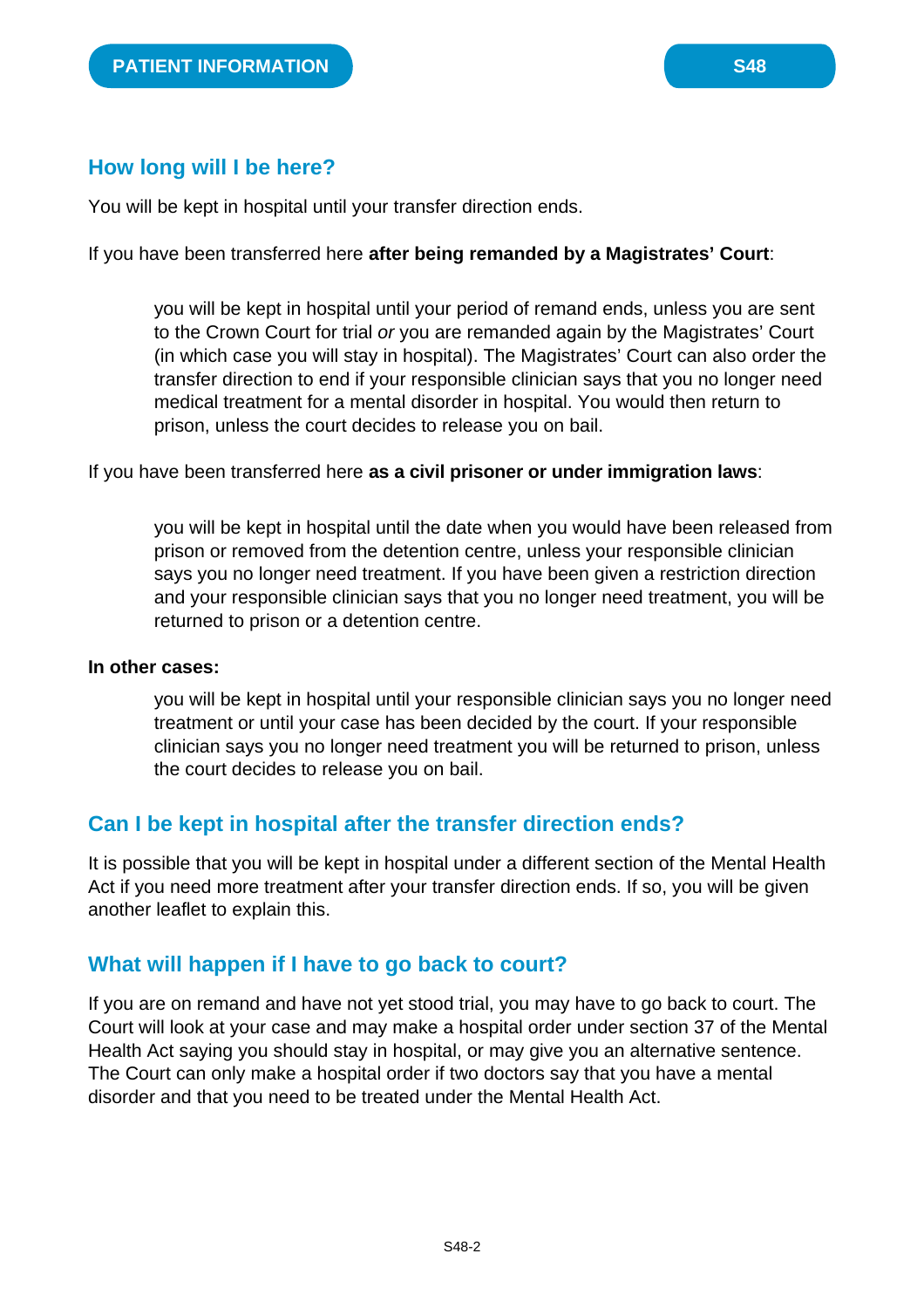You cannot appeal against the Secretary of State for Justice's decision to transfer you to a hospital, or against remand by a magistrates' court.

But there are people you can ask to let you leave hospital.

If you have not been given a restriction direction, you can ask the Hospital Managers to let you leave hospital. You can do this at any time. The Hospital Managers are a special committee of people set up within the hospital to decide whether people should be kept in hospital. The Hospital Managers may want to talk to you before deciding whether to let you leave. If you want to do this, you can write to them at:

Or you can ask a member of staff you help you contact the Hospital Managers.

Whether or not you have been given a restriction direction, you can ask a Tribunal to say that you should not be kept in hospital.

### **What is a Tribunal and what happens?**

The Tribunal is an independent panel which can decide whether you should be allowed to leave the hospital. It will hold a meeting with you and with staff from the hospital who know you. This meeting is called a "hearing". You can ask someone else to come to the hearing to help you, if you want. Before the hearing, the members of the Tribunal will read reports from the hospital about you and your care. One of the members of the Tribunal will also come to talk to you.

### **When can I apply to the Tribunal?**

You can apply to the Tribunal once at any time during the first six months after you were given your transfer direction.

You can then apply once during the next six months, and then once in every year you are kept in hospital after that.

If you have not been given a restriction direction, your nearest relative can also apply to the Tribunal once during the second six months after your transfer direction and once in every year after that. This leaflet explains further down who your nearest relative is.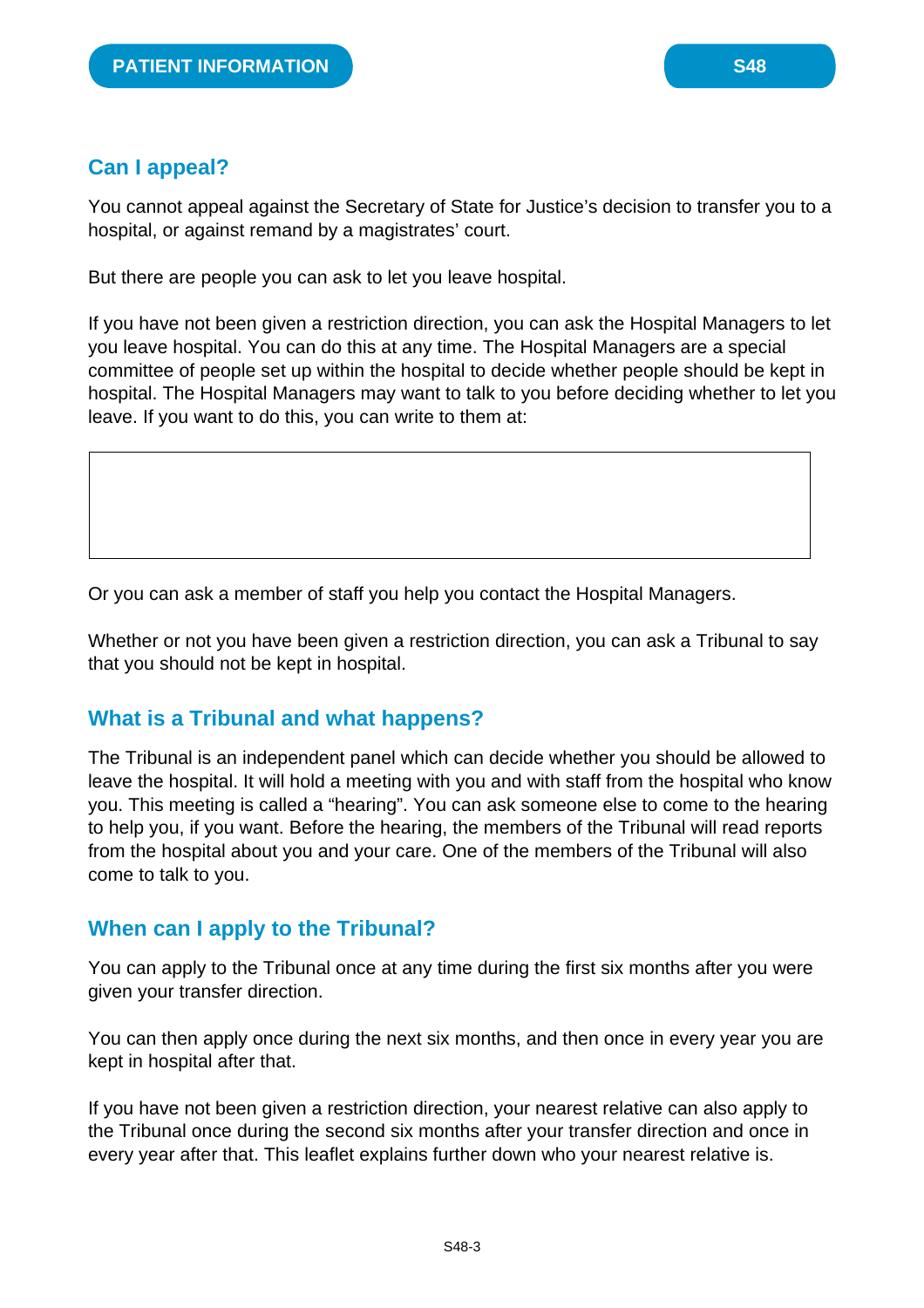If you want to apply to the Tribunal you can write to:

The Tribunals Service PO BOX 8793 5th Floor Leicester LE1 8BN Tel. 0845 2232022

You can ask a solicitor to write to the Tribunal for you and help you at the hearing. The hospital and the Law Society have a list of solicitors who specialise in this. You will not have to pay for help from a solicitor with this. It is free of charge under the Legal Aid scheme.

## **What happens if the Tribunal says I should not be kept in hospital?**

If the Tribunal says you should not be kept in hospital, it may mean you are taken back to prison or a detention centre, unless the Tribunal has recommended you stay in hospital.

### **What treatment will I be given?**

Your responsible clinician and other hospital staff will talk to you about any treatment that you need for your mental disorder. In most cases you will have to accept their advice.

After three months, there are special rules about any medicine or drugs you are being given for your mental disorder. If you do not want the medicine or drugs, or are too ill to say whether you want them, a doctor who is not from this hospital will visit you. This independent doctor will talk to you and to staff at the hospital who know you. The independent doctor will decide what medicine and drugs you can be given. Unless it is an emergency, these are the only medicine and drugs you can be given without your agreement.

This independent doctor is called a SOAD (Second Opinion Appointed Doctor) and is appointed by an independent Commission which monitors how the Mental Health Act is used.

There are different rules for some special treatments, like electro-convulsive therapy (ECT). If the staff think you need one of these special treatments, the rules will be explained to you and you will be given another leaflet.

### **Help from an independent mental health advocate**

You are entitled to help from an independent mental health advocate if you want it. These advocates are independent of people involved in your care. They can help you get information about your care and treatment, why you are being kept in hospital, what it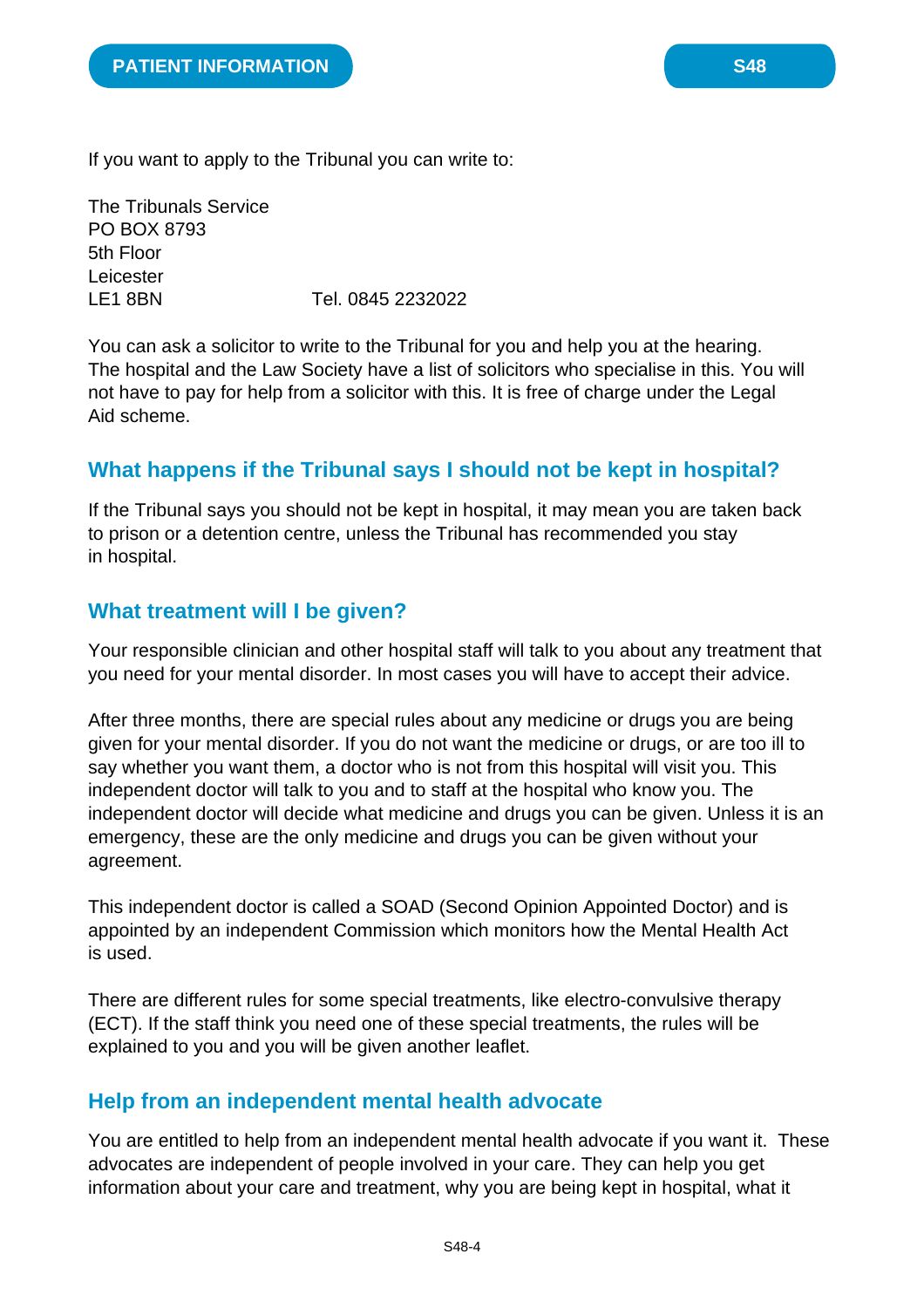means and what your rights are. They can come to see you and help you understand what you are told by people involved in your care and treatment. If you want, they can help you talk to these people or they can talk to them for you. They can also help you with the Tribunal.

You can contact the independent mental health advocacy service yourself. There should be a telephone where you can contact the advocacy service and talk to them in private. You can ask a member of staff where this telephone is.

The telephone number for the advocacy service is:

If you do not want to contact the advocacy service yourself, you can ask a member of staff to contact the advocacy service for you.

### **Letting your nearest relative know**

If you have not been given a restriction direction, a copy of this leaflet will be given to the person the Mental Health Act says is your nearest relative.

There is a list of people in the Mental Health Act who are treated as your relatives. Normally, the person who comes highest in that list is your nearest relative. The hospital staff can give you a leaflet which explains this and what rights your nearest relative has in connection with your care and treatment.

In your case, we have been told that your nearest relative is:

If you do not want this person to receive a copy of the leaflet, please tell your nurse or another member of staff.

### **Changing your nearest relative**

If you do not think this person is suitable to be your nearest relative, you can apply to the County Court for someone else to be treated as your nearest relative instead. The hospital staff can give you a leaflet that explains this.